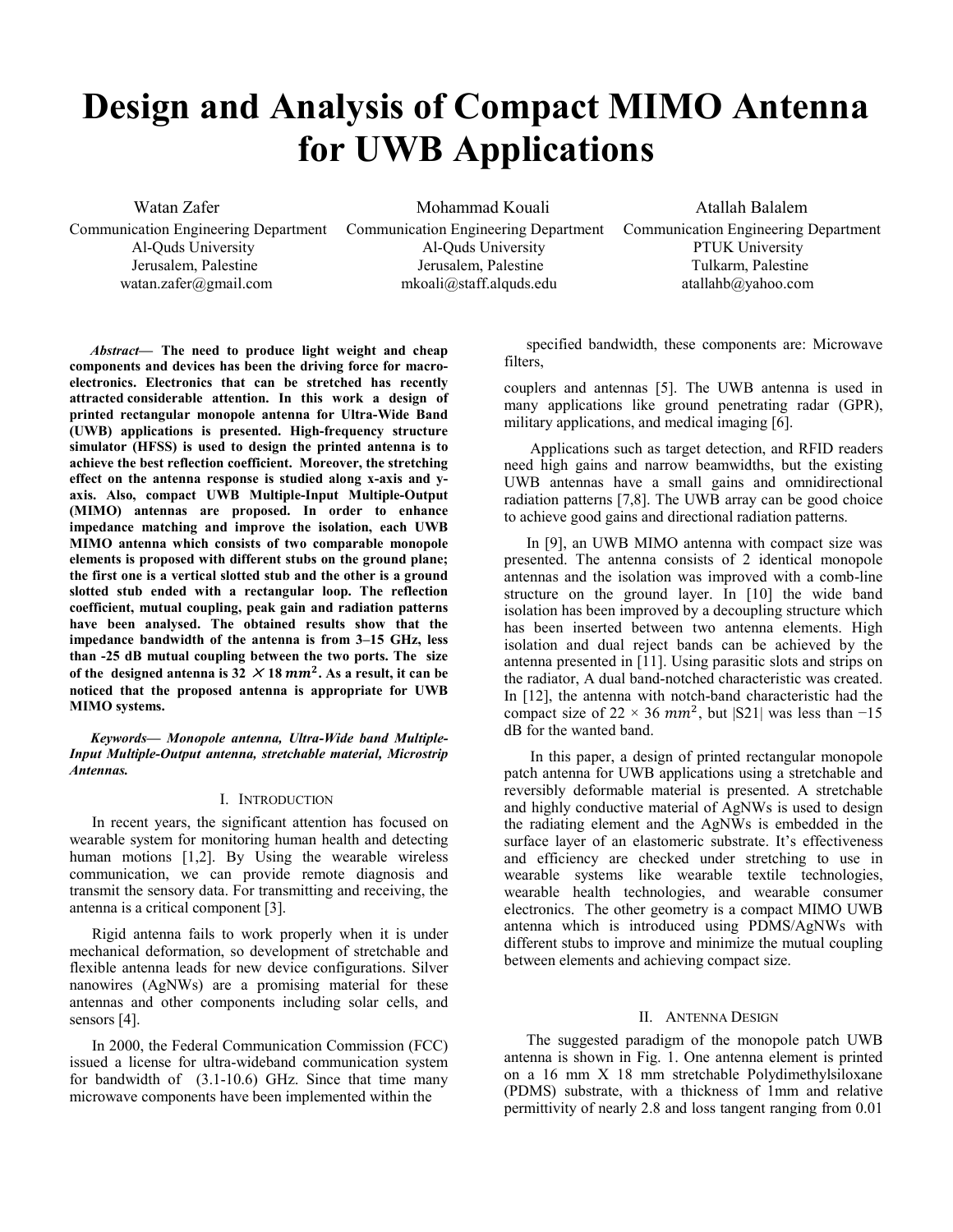to 0.05. According we modelled the substrate material with loss tangent of 0.02. Conductivity of the AgNW/PDMS stretchable conductor is nearly 8130  $Scm^{-1}$  before stretching as in [13]. AgNWs is used for the patch and the ground plates.

The UWB antenna consists of a monopole antenna. The radiating element has a rectangular shape, and there is a symmetrical staircase structure on the two bottom corners of the radiating element.

To get the desired frequency, the rectangular patch was designed to be 7 mm X 11 mm, backed with an 18 mm X 5.9 mm ground plane. A staircase structure was employed For matching the input impedance of a 2 mm X 6 mm 50  $\Omega$ microstrip feed line,. The dimensions of the antenna were optimized in ANSYS HFSS v.13 to get the best reflection coefficient and improve the coupling between the radiating element and the feed line. The optimized antenna's dimensions are listed in Table 1.



Fig. 1 Monopole UWB antenna

TABLE 1 Dimensions of the proposed UWB antenna (mm).

| w<br>$\sim$<br><b>CLA</b><br>suv | s u v | w                                                                                                                                                                                                                                                                                                                                                                                                                                                                               | . . | M<br><b>.</b> | M<br>∼ | L,<br>∼ | w<br>- | ت   | , |  |
|----------------------------------|-------|---------------------------------------------------------------------------------------------------------------------------------------------------------------------------------------------------------------------------------------------------------------------------------------------------------------------------------------------------------------------------------------------------------------------------------------------------------------------------------|-----|---------------|--------|---------|--------|-----|---|--|
| $\sim$                           |       | $\frac{1}{2} \left( \frac{1}{2} \right) \left( \frac{1}{2} \right) \left( \frac{1}{2} \right) \left( \frac{1}{2} \right) \left( \frac{1}{2} \right) \left( \frac{1}{2} \right) \left( \frac{1}{2} \right) \left( \frac{1}{2} \right) \left( \frac{1}{2} \right) \left( \frac{1}{2} \right) \left( \frac{1}{2} \right) \left( \frac{1}{2} \right) \left( \frac{1}{2} \right) \left( \frac{1}{2} \right) \left( \frac{1}{2} \right) \left( \frac{1}{2} \right) \left( \frac$<br>- |     | ◡.◡           |        |         |        | . . | ັ |  |

 The other geometry is a compact UWB MIMO antenna which shown in Fig. 2. This antenna was designed with the same material parameters. Two identical patches with dimensions 7 mm X 11 mm were arranged in parallel. Set up more than one radiating elements on the close space, the mutual coupling between them can be very large. In this design, the edge-to-edge spacing between the patches is 9mm which is nearly equal to the half wavelength for the highest frequency ( $f_{max}$  = 15 GHz) which is equal to 20 mm. Each antenna is feed by a 50  $\Omega$  microstrip line. The dimensions of the ground plane are  $w_{and} X l_{and} m m^2$  and for improving the impedance matching at high frequencies, a rectangular slot with dimensions of  $w_2 X l_2 m m^2$  is cut on

the ground plane underneath each feeding line. Finally, ground stubs were added on the ground plane of the antenna.

 Diverse methods have been checked to merge MIMO techniques with UWB technology trying to slash the mutual coupling between elements and getting a compact size. The proposed structures can efficiently improve isolation and enhance the bandwidth of the antenna. The optimized dimensions for the substrate of the UWB MIMO antenna are  $32$  X 18  $mm<sup>2</sup>$  and all other dimensions are the same like the previous antenna.

## III. RESULTS AND DISCUSSION

## *A. Antenna Elements*

 The designed UWB antenna consists of a rectangular patch element. The monopole patch antenna was designed using a stretchable material, PDMS for the substrate and AgNWs for the top and ground plates. The optimal dimensions for the structure of the UWB patch antenna were shown in the previous section.

 The UWB rectangular monopole patch antenna has approximately a lower resonance frequency at [14]

$$
f_{rl} = \frac{144}{l_{gnd} + L + g + \frac{w_{sub}}{\sqrt{1 + \varepsilon r}} + \frac{w}{\sqrt{1 + \varepsilon r}}} \text{ GHz}
$$
 (1)

Where  $l_{and}$ , L, and g are the length of the ground, the length of the radiating element and the gap between them respectively. The calculated  $f_{rl}$  is about 7 GHz. Fig. 3 shows the simulated  $|S_{11}|$  which is less than -10 dB for the UWB operation.



Fig. 2 The top view of the UWB MIMO antenna.

 For input impedance matching improvement and enhancement the bandwidth of the antenna, a staircase structure was done for each patch and a rectangular slot was cut on the ground plane underneath each feeding line. By changing  $l_1$  and  $w_1$ , the lower cut off frequency could be changed to reach 6 GHz and  $|S_{11}|$  will be less than -10 dB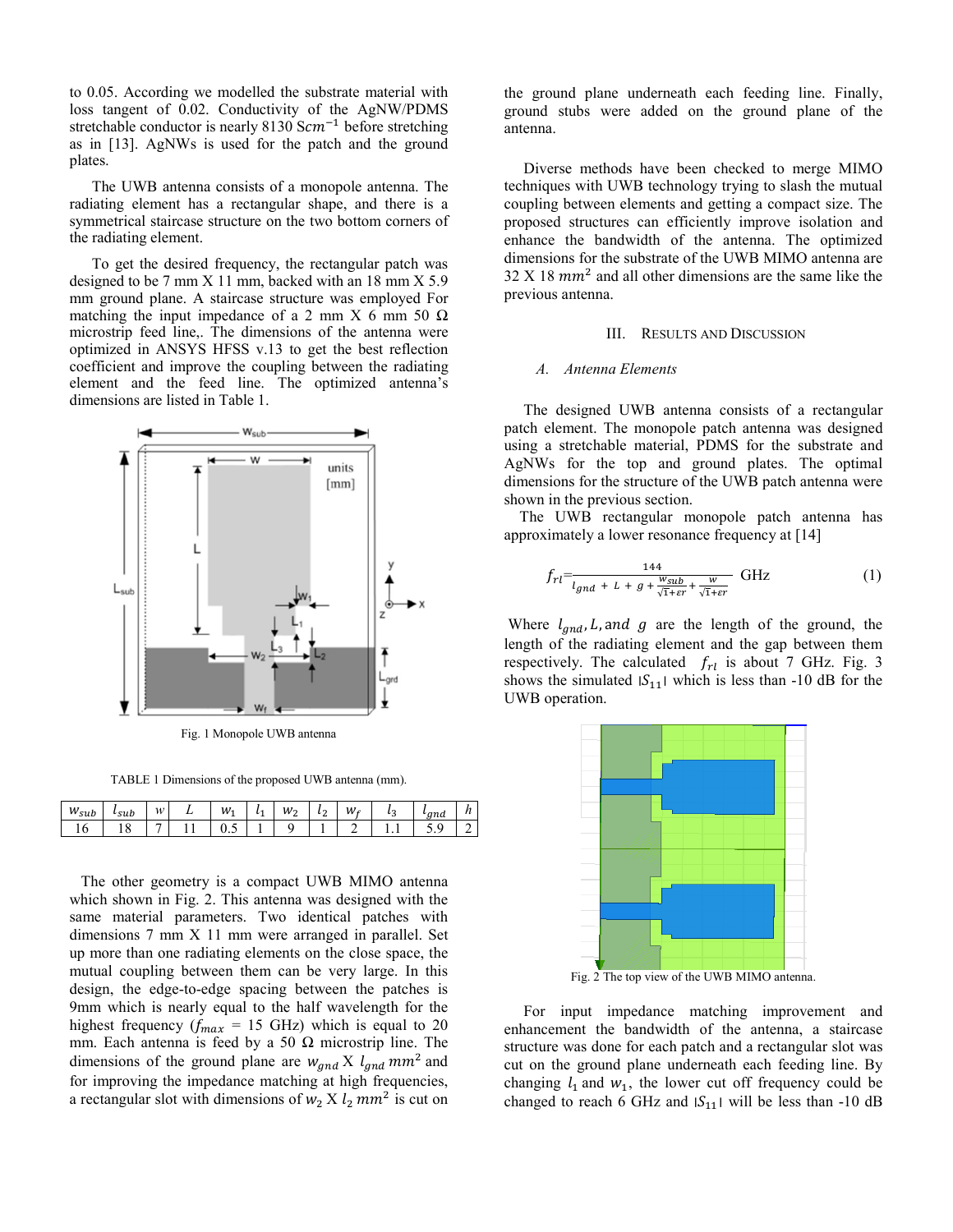from 3.37 GHz to 15.2 GHz which means that the staircase and the slot in the ground plate have a huge outcome by improving the input impedance matching as shown in Fig. 4.

 After these improvements, the stretching was applied on the antenna along x-axis and y-axis, along its width and length respectively, the applied stretching was between (0- 15) %. The value of  $S_{11}$  gives an indication about how the waves are reflected under stretching and how this affected antenna bandwidth. Fig. 5 represents the value of  $S_{11}$  under stretching along x-axis and Fig. 6 for  $S_{11}$  with stretching along y-axis. In UWB application, it is acceptable when its value is less than -10 dB continuously.



Fig. 4 Simulated  $|S_{11}|$  after doing staircase and ground slot



Fig. 5 Simulated  $|S_{11}|$  with stretching along x-axis



 Due to the applied strain, we have a shift at the resonance frequencies and this change is accounted by changing the dimensions of the antenna as a function of the applied strain. PDMS is a typical hyper-elastic material and under consideration of constant total volume during deformation [15]. The length and thickness of the antenna shrink proportionally, when it is stretched along its width and the lower resonance frequency  $f_{rl}$  is determined using equation 1. When a strain of s is applied along x-axis, the new dimensions of the antenna, width w, length L, thickness h as the function of s are [9]:

$$
W = w_0 * (1 + s) \tag{2}
$$

$$
L = \frac{L_0}{\sqrt{1+s}}\tag{3}
$$

$$
h = \frac{h_0}{\sqrt{1+s}}\tag{4}
$$

 When a strain is applied along y-axis, the width and thickness shrink proportionally. As we can see in Fig. 5 and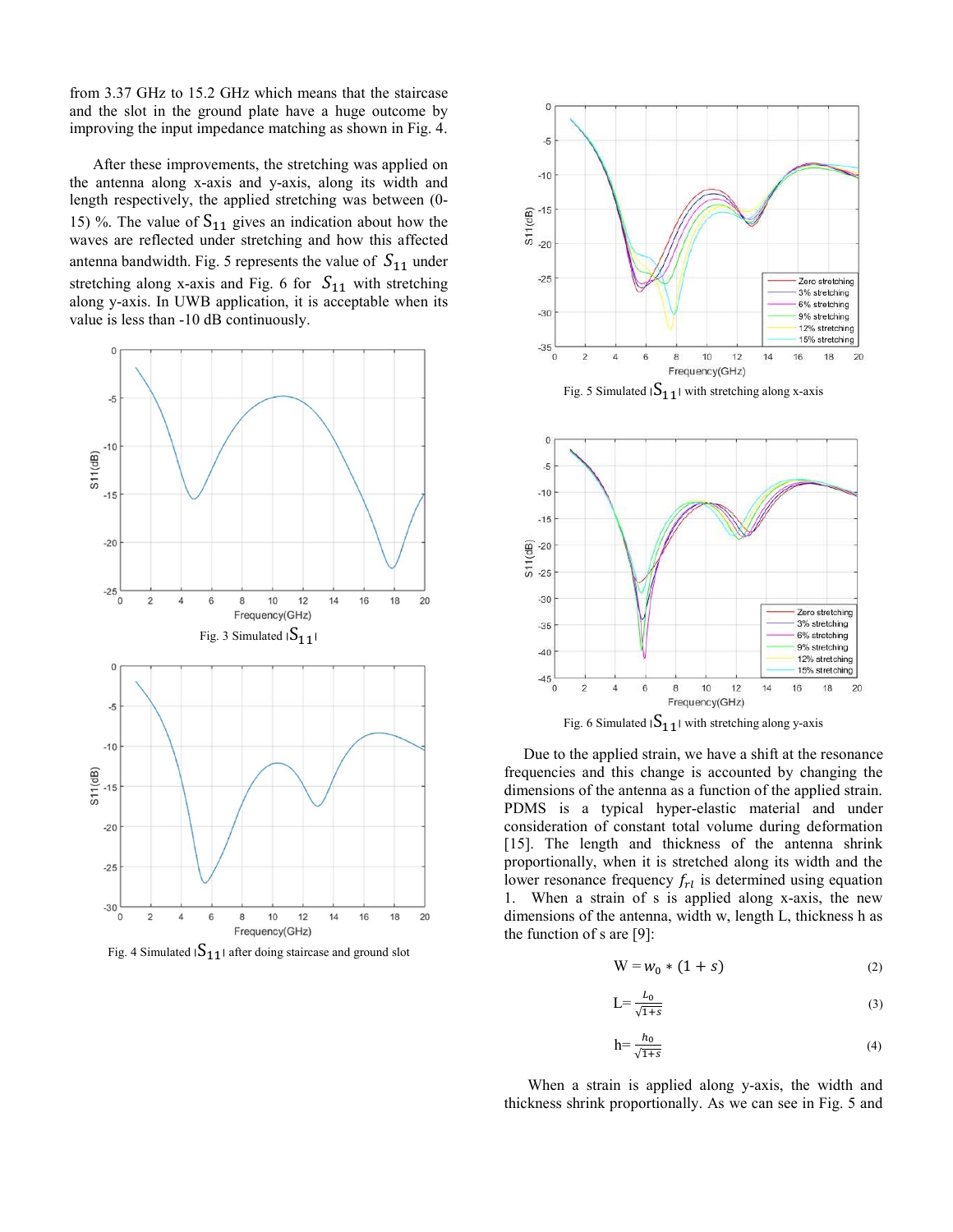Fig. 6, with stretching, the antenna bandwidth was nearly constant for each value of s.

 As shown in Fig. 2, when placing the two antennas close to each other, the UWB frequency band is covered. Fig. 7 shows the S-parameters  $S_{11}$ , and  $S_{12}$ , in dB for the MIMO UWB antenna.

 $S_{11}$  is less than -10 dB and  $S_{12}$  is less than -15 dB for the desired frequencies,  $S_{11}$  is good and  $S_{12}$  is wanted to be less than -25 dB for UWB applications. So, we need to improve isolation between antenna elements.



## *B. Improving of Isolation*

To maintain high efficiency, the mutual coupling between radiating elements should be minimized [9]. To reduce it in the UWB band, several structures are used in the presented MIMO antenna. These structures achieve high isolation because of different mechanisms. One of them, changing the current distribution in the ground plane using stubs, which will reduce the mutual coupling by capturing the current towards them. Also, an improvement in the impedance matching will happen.

One of these structures is an AgNWs stub which was introduced vertically between the radiating elements, between the substrate of each antenna. Using this stub, the mutual coupling was improved for the band of UWB and the isolation was less than -25 dB for the frequency band of 3.9 – 11.9 GHz, shown in Fig. 9. Due to the symmetry of the antenna and as  $S_{22}$  and  $S_{12}$  are identical to  $S_{11}$  and  $S_{21}$ , respectively, we have only presented  $S_{11}$  and  $S_{12}$ .

Initially, we introduced an AgNWs sheet between the substrates and then two slots were created to improve the mutual coupling, each slot has 7 mm length and 0.5 mm of thickness as shown in Figure 8 a and b.



Fig. 8 (a) Geometries of MIMO antenna with vertical stub.



#### Fig. 8 (b) Geometries of the stub.

The other structure was a stub which made in the ground layer as shown in Fig. 10. The mutual coupling for the desired band was improved, and  $S_{12}$  was less than -25 dB for the band of 3.5-10.6 GHz. Shown in Fig. 11.



Fig. 9 S-Parameters for MIMO antenna with vertical stub.



Fig. 10 Geometries of the ground stub.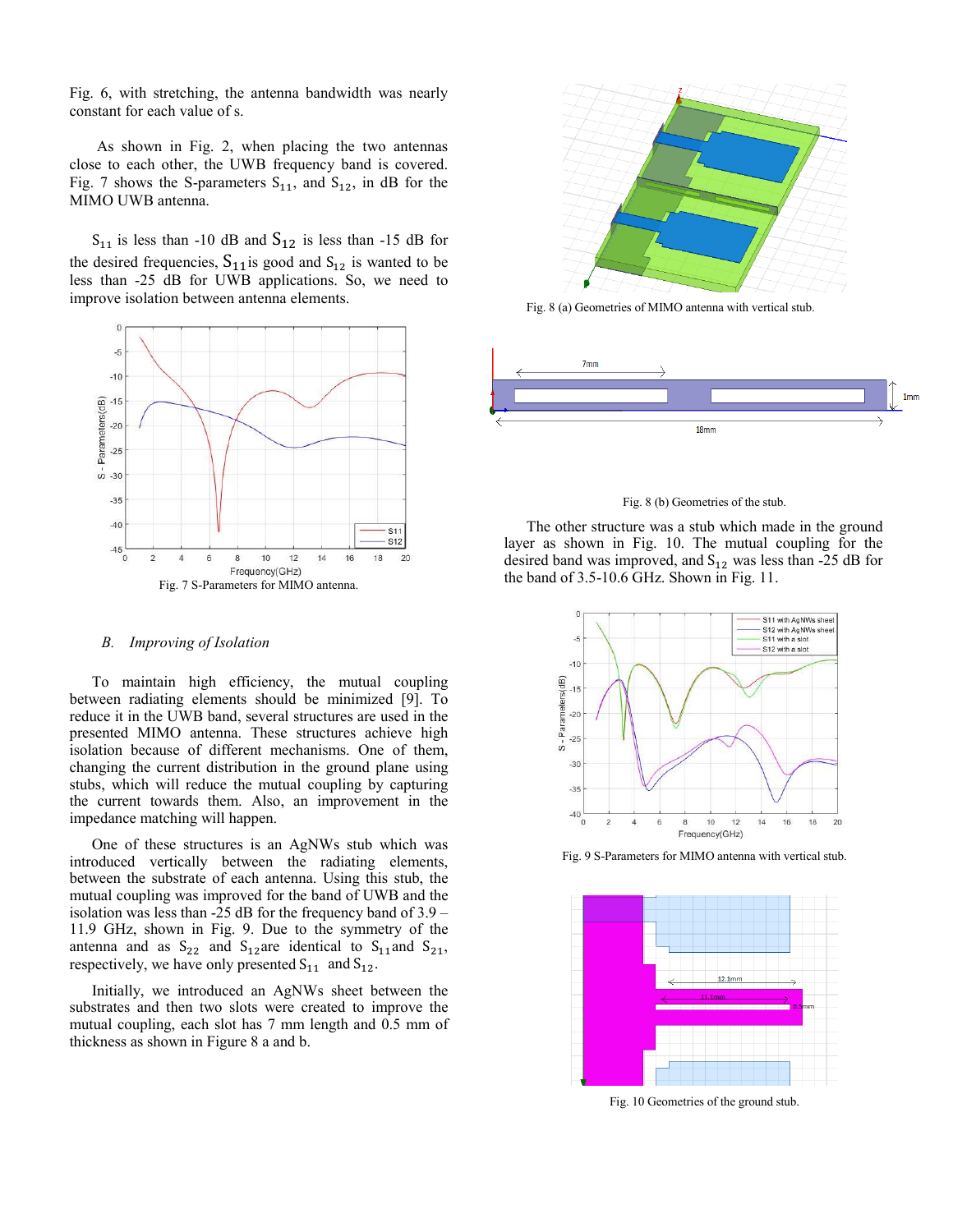Finally, a rectangular loop was added at the end of the ground sub, shown in Fig. 12. The proposed loop improves the mutual coupling and the isolation for the f band of 3-10.6 GHz as shown in Fig. 13.







Fig. 12 Geometries of the ground stub with a loop.



Fig. 13 S-Parameters for MIMO antenna with and without a rectangular loop.

## *C. Other antenna parameter*

 The paradigm of the UWB and UWB MIMO antennas described in previous sections have been simulated. The s parameters of the final design are presented. These results prove that this antenna specify the specifications of the UWB MIMO operation across the whole band.

• *Radiation Patterns* 

 The simulated radiation patterns of the UWB antenna at the frequencies of 4.5 GHz and 9 GHz in 3D polar plot are shown in Fig. 14 (a) and (b). The radiation pattern for the antenna is nearly omnidirectional for these frequencies. At 4.5 GHz frequency, we have less deviation in the radiation pattern but when the frequency is increased the similarity in the radiation pattern decreases.



Fig. 14 3D radiation pattern for the UWB antenna at (a) 4.5 GHz.



(b) 3D radiation pattern for the UWB antenna at 9 GHz.